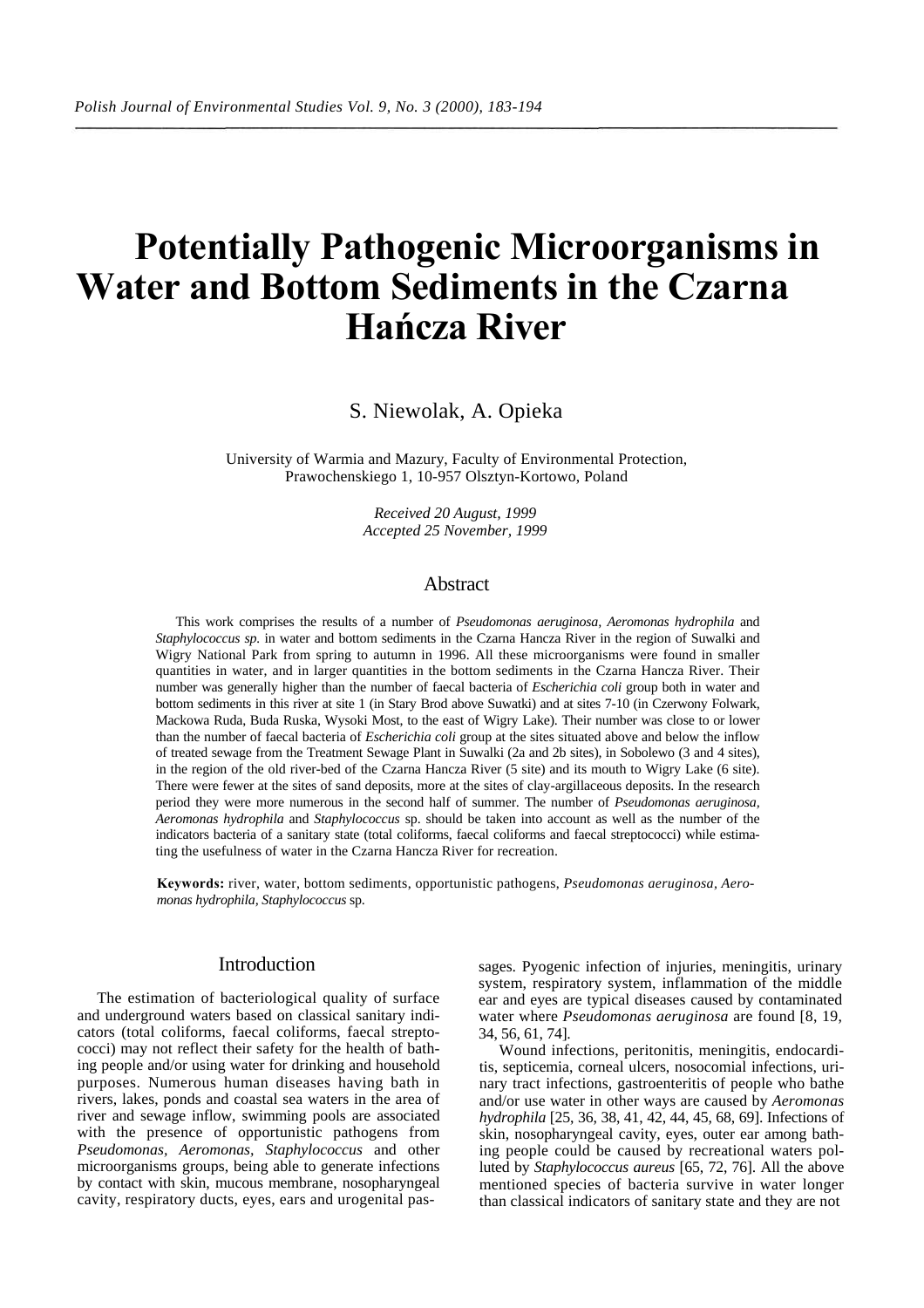connected with faecal contamination present in water. *Pseudomonas aeruginosa* and *Aeromonas hydrophila* occur in water and bottom sediments of river [16, 33, 40, 48, 50, 57, 63], lake [59, 67, 72], estuaries [21, 23, 39, 64, 75], sea coastal waters in the zone of pollutants effluent from the land [3, 4, 7, 10, 31, 49], sewages [12, 32, 51, 52, 73], soil [13], fish [27, 28], food [58], drinking water [37, 47]. Up till now the maximum number of these bacteria in surface water useful for recreation has not been officially stated, though the above mentioned literature suggests the necessity of including them in the system of bacteriological indicators of water quality. In Poland one cannot find published data on the number of these bacteria in surface waters. The present research presents the results on the number of *Pseudomonas aeruginosa, Aeromonas hydrophila* and *Staphylococcus* sp. in water and bottom sediments of the Czarna Hancza River in the recreational period. The river is utilized, especially in summer, for canoeing by Polish and foreign tourists for its beautiful landscape. Therefore, knowledge of sanitary-bacteriological states of water and bottom sediments of this river and potential sources of bacteriological contamination seem to be significant.

#### **Materials and Methods**

## The Czarna Hancza River

The Czarna Hancza River is a main river in the basin of the Niemen and the largest one in the area of Wigry National Park. It flows out of a small Lake Jegliszki on Suwalki Northern Lakeland at 230 m a. s. 1. In the upper course it flows across Hancza Lake. In the middle course it meanders stronly, further (in Rygel) it is sewered and is included in the system of the Augustowski Canal. It outflows near Warwiszki Bialostockie. There is a great river gradient, typical for mountain rivers, between springs and Wigry Lake. The river stretch from Wigry Lake to the border of Poland is typical for a lowland river. The Marycha River is main tributary of the Czarna Hancza River. Below Suwalki there is a canal mouth supplying treated sewage from Waste Water Treatment Plant in Suwalki. Wastes are treated with the third degree. Detailed characteristics of the river and the Waste Water Treatment Plant in Suwalki have been presented in other papers [54, 55].

#### Sampling

Water samples were taken from the Czarna Hancza River directly to sterilized glasses with a grinded cork (300 ml) in the current at 11 sites (every month) from June to November 1996. Sewen sites were situated from Stary Brod above Suwalki up to the mouth of the Czarna Hancza River to Wigry Lake, four sites were found from Czerwony Folwark to Wysoki Most to the east of Wigry Lake. The samples of bottom sediments were taken by a special device to sterille glasses with a twist cover being sterilized by boiling for 30 minutes in distilled water from the same sites as water (except site 2b situated 10 m below the inflow of treated wastes from the Treatment



Fig. 1. Situational sketch of Czarna Hancza River in the region of Suwalki and the area of Wigry National Park.

1.2,3 ... 10 sites for collecting water and bottom sediment samples.

Plant in Suwalki because of stony river bed). Surface layer of bottom sediments 1 cm was collected. The following sites were found:

Site 1 - in Stary Brod above Suwalki, with a sandy bed; Site 2a - below Suwalki, 10 m above the inflow of the treated wastes from the plant in Suwalki, with a sandy-gravel bed; Site 2b - below Suwalki, 10 m

below the inflow of the

treated wastes from the plant in Suwalki, with stony bed; Site 3 - in Sobolewo at a bridge on the road

Krzywe-Sobolewo, with a sandy bed; Site 4 - in Sobolewo at the second bridge on the road

Krzywe-Sobolewo, with a gravel bed; Site 5 - in the region of the old river-bed of the Czarna

Hancza on wet and wooded area, with a clayey-argillaceous bed; Site 6 - at the bridge about 100 m before the mouth of

the Czarna Hancza to Wigry Lake with a argilloarenaceus bed; Site 7 - in Czerwony Folwark at a bridge near Postaw

Lake, with a sandy bed;

Site 8 - in Mackowa Ruda at a bridge, with a sandy bed; Site 9 - in Buda Ruska at a bridge, with a sandy bed; Site 10 - in Wysoki Most at a bridge, with a sandy bed;

Sites 1-4 and 10 were situated outside Wigry National Park; sites 5-9 were situated within Wigry National Park (Fig- 1)-

The time from the moment of taking the samples until carrying out analysis did not exceed 12 hours. The water samples and bottom sediments were kept at 4-6°C.

## Microbiological Examinations

Microbiological examinations comprised the estimation of the number of the following bacteria: *Pseudomonas aeruginosa, Aeromonas hydrophila and Staphylococcus* sp.

The number of *Pseudomonas aeruginosa* (\*CFU/100 ml water or 1 g of fresh mass of bottom sediments) was

<sup>\*</sup> CFU - Colony Forming Unit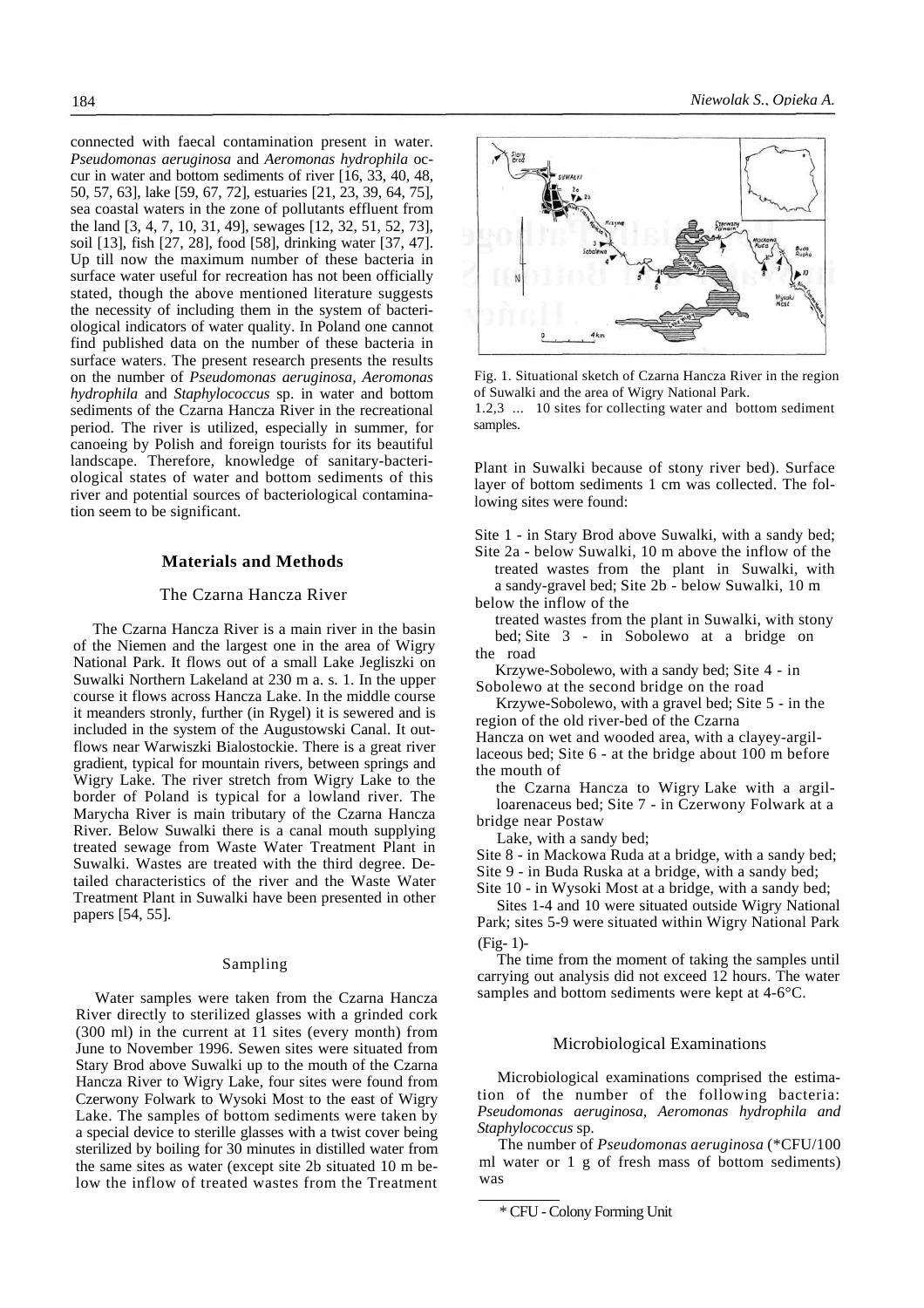determined on Bacto Pseudomonas Agar P with 7.0 pH (20), after 48 h incubation at 41.5°C.50 ml of river water or 1 g of fresh mass of bottom sediments diluted in 50 ml of distilled water was filtered through a membrane filter. Millipore filters, GS Type, 47 mm diameter and 0.22  $\mu$ m pores were used. The filters were placed on the surface of agar substratum Pseudomonas Agar P on Petri's plates and incubated in an upside down position. The production of blue-green pyocianine *Pseudomonas aeruginosa*  pigment was checked in the light of Wood's lamp [20]. The number of *Aeromonas hydrophila* (CFU/100 ml water or 1 g of fresh mass of bottom sediments) was determined on mA agar [50] after 24 h incubation at 37°C [14]. The substratum contained trehalose as a source of carbon and ampicilin and ethanol as inhibitors of bacteria growth. The presence of *Aeromonas hydrophila* was observed in a fermentation sample with mannitol and in a test for cytochromic oxidase. 10 ml water or 1 g of fresh bottom sediment mass in 50 ml distilled water was filtered through a membrane filter as has been mentioned above. The filters were placed on the surface of mA agar substratum on Petri's plates and incubated for 24 h in an upside down position. Typical *Aeromonas hydrophila* colonies were counted (round, convex, 1-3 mm diameter). Taken colonies at random were split up and later examined in a biochemical test to prove the existence of *Aeromonas hydrophila* [59]. The number of *Staphylococcus sp.* (CFU/100 ml water or 1 g fresh mass of bottom sediments) was determined on Chapman's substratum (Bacto Staphylococcus Medium 110) according to Difco [20] after 24 h incubation at 37°C [14]. 10 ml water or 1 g mass of bottom sediments in 50 ml distilled water was filtered through a membrane filter as above. The filters were placed on the surface of Chapman's agar substratum on Petri's plates and incubated in an upside down position. Typical *Staphylococcus*  sp. colonies were checked at random in preparates dyed by Gram's method.

All the determinations were carried out in three parallel repetitions from the same sample. The obtained values of the above mentioned bacteria were referred to the frequency of their detection in waters (bottom sediments) with different numbers of indicators of pollution degree (total number of bacteria on broth-agar at 20 and 37°C) and sanitary state (total coliforms, faecal coliforms, faecal streptococci) and yeasts and maximum number of their amount acceptable for recreational waters being presented in literature. The detailed data concerned the above mentioned indicators of pollution degree and sanitary state were given in other papers [54, 55]. The unpublished data concerned yeasts are found in the authors of this paper. Totally 66 water samples, 59 bottom sediment samples taken from the Czarna Haricza River and 6 samples of treated sewage taken from a sewage treatment plant in Suwalki were examined.

#### **Results**

## Number of Opportunistic Pathogens in the Czarna Hancza River

*Pseudomonas aeruginosa.* **In** the Czarna Hancza River the number of *Pseudomonas aeruginosa* at site 1 (in Stary Brod above Suwaiki), 2a and 2b (above and below the inflow of treated sewage from a sewage treatment plant in Suwalki) did not exceed 8, 24 and 32 CFU/100 ml, respectively. In the water sample taken at side 1 in

Table 1. Mean (for study period) and range for the numbers of *Pseudomonas aeruginosa, Aeromonas hydrophila* and *Staphylococcus* sp. in the water and bottom sediments of the Czarna Hancza River in 1996.

| Opportunistic<br>pathogens |                    | <sup>1</sup> Site   |                                   |                       |                                           |                            |                       |                              |                      |                    |                    |  |  |
|----------------------------|--------------------|---------------------|-----------------------------------|-----------------------|-------------------------------------------|----------------------------|-----------------------|------------------------------|----------------------|--------------------|--------------------|--|--|
|                            |                    | 2a                  | 2 <sub>b</sub>                    | 3                     | 4                                         | 5                          | 6                     | 7                            | 8                    | 9                  | 10                 |  |  |
|                            |                    |                     |                                   |                       | Water <sup>2</sup> (CFU/100 ml)           |                            |                       |                              |                      |                    |                    |  |  |
| Pseudomonas<br>aeruginosa  | $0 - 8$            | 4<br>$0 - 24$       | 7<br>$0 - 32$                     | $\boldsymbol{0}$<br>0 | $\boldsymbol{0}$<br>$\bf{0}$              | $\bf{0}$<br>$\bf{0}$       | $\bf{0}$<br>$\bf{0}$  | $0 - 4$                      | 210<br>$0-1060$      | 280<br>$0 - 770$   | 100<br>$0 - 340$   |  |  |
| Aeromonas<br>hydrophila    | 3980<br>0-10800    | 4500<br>0-15100     | 55380<br>0-328000                 | 4420<br>0-19800       | 2860<br>0-13500                           | 3360<br>0-14800            | 1800<br>0-2100        | 1980<br>0-9600               | 2560<br>0-5200       | 2610<br>0-6900     | 2660<br>0-6600     |  |  |
| Staphylococcus<br>sp.      | 2600<br>0-10000    | 5350<br>0-17400     | 29730<br>0-128000                 | 8660<br>0-23200       | 11010<br>0-35600                          | 8080<br>0-27800            | 10300<br>0-42500      | 760<br>0-2600                | 1000<br>0-2300       | 2660<br>0-5600     | 3600<br>0-13200    |  |  |
|                            |                    |                     |                                   |                       | Bottom sediments <sup>3</sup> (CFU/1 GWW) |                            |                       |                              |                      |                    |                    |  |  |
| Pseudomonas<br>aeruginosa  | $\bf{0}$<br>0      | 4<br>$0 - 15$       | ÷<br>÷                            | 115<br>$0 - 700$      | $\overline{c}$<br>$0 - 15$                | $\bf{0}$<br>$\overline{0}$ | $\bf{0}$<br>$\bf{0}$  | $\boldsymbol{0}$<br>$\bf{0}$ | $\bf{0}$<br>$\bf{0}$ | $0 - 10$           | $0 - 10$           |  |  |
| Aeromonas<br>hydrophila    | 46830<br>80-135000 | 97210<br>240-477000 | -<br>-                            | 9900<br>835-27000     | 7950<br>645-237000                        | 161000<br>415-394000       | 101000<br>1900-256000 | 83800<br>300-460000          | 30600<br>250-94000   | 14200<br>710-34000 | 39600<br>120-94000 |  |  |
| Staphylococcus<br>sp.      | 4400<br>15-12500   | 4370<br>120-19200   | ÷<br>$\qquad \qquad \blacksquare$ | 5350<br>50-25600      | 2520<br>60-13600                          | 955<br>105-3800            | 1610<br>125-5200      | 2800<br>170-11300            | 2440<br>25-12200     | 515<br>35-2050     | 1890<br>140-5800   |  |  |

<sup>1</sup> See Fig. 1; <sup>2</sup> CFU Colony Forming Unit; <sup>3</sup> GWW Gram Wet Weight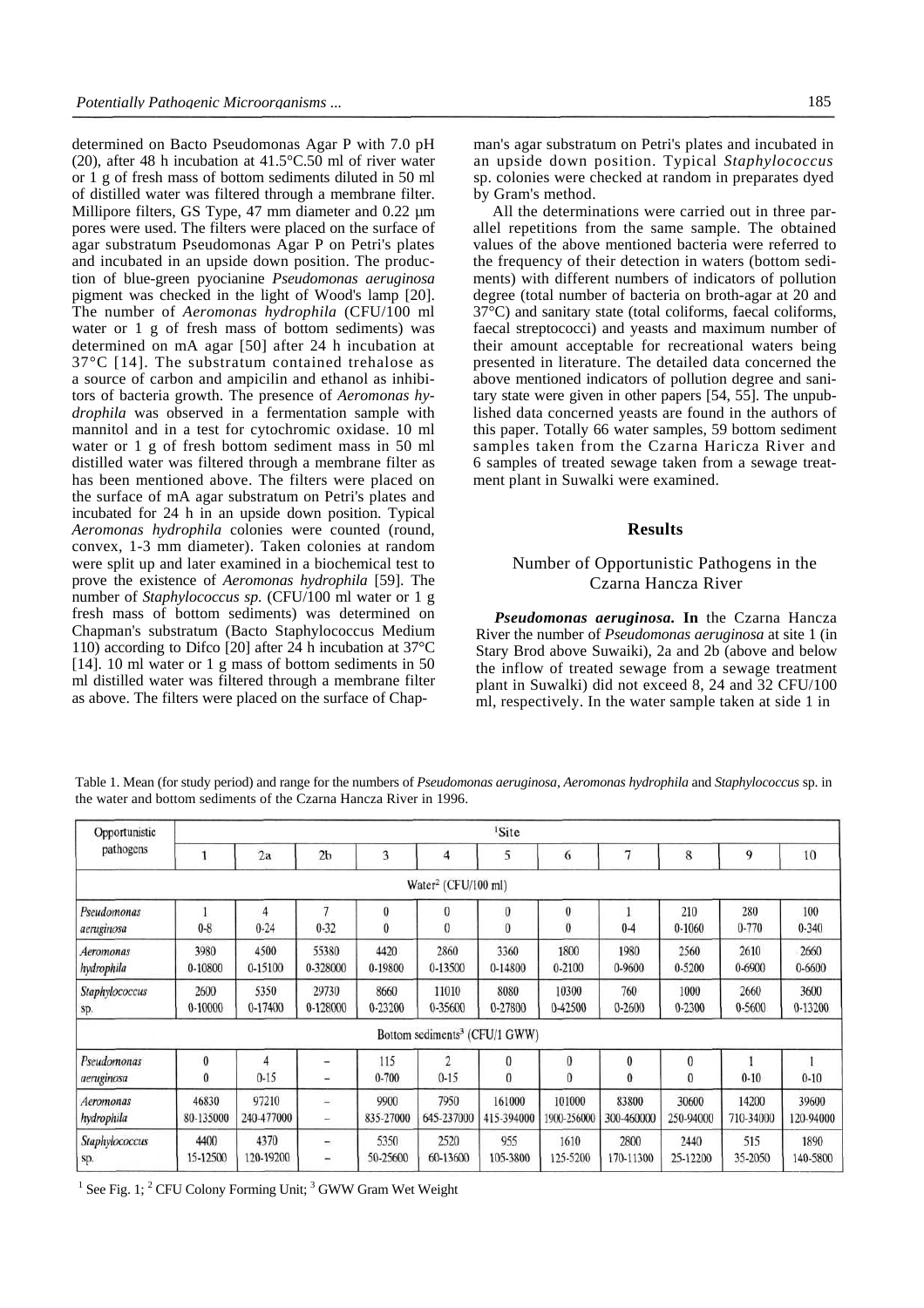

Fig. 2. Number of *Pseudomonas aeruginosa* in the water of the Czarna Haricza River.



Fig. 3. Number of *Acromonas hydrophila* in the water of the Czarna Hancza River.



Fig. 4. Number of *Staphylococcus* sp. in the water of the Czarna Hancza River.

Stary Brod above Suwatki and at site 2a, 10 m above the inflow of the treated sewage from a sewage treatment plant in Suwalki they were found only in August 1996, at site 2b, 10 m below the inflow of the treated sewage from a sewage treatment plant in Suwalki they were found in July, August and October. In the water of the Czarna Hancza River taken in Sobolewo the bacteria were found only at site 3 in July 1996. They were not found in the region of the old river bed of the Czarna Hancza River (site 5) and its inflow to Wigry Lake (site 6). The least amount was found at site 7 in Czerwony Folwark (1-4 CFU/100 ml) in the Czarna Hancza River to the east from Wigry Lake. At sites 8, 9 and 10 (in Mackowa Ruda, Buda Ruska and Wysoki Most) their number ranged from 0 to 1060 CFU/100 ml, from 0 to 770 CFU/100 ml and from 0 to 340 CFU/100 ml, respectively. At site 7 they were found only in July, at site 8 in June and August, at site 9 - during the whole period of the experiment, at site 10 in June, July and August 1996 (Fig. 2, Table 1).

*Aeromonas hydrophila.* The amount of *Aeromonas hydrophila* in the water of the Czarna Hancza River at site I (in Stary Brod above Suwalki) did not exceed 10,800 CFU/100 ml (in September 1996). In June and July 1996 they were not found. Approximate number of these bacteria was found in the water collected at site 2a 10 m above the inflow of the treated sewage from a sewage treatment plant in Suwalki. In the water collected at site 2b 10 m below the inflow of the treated sewage maximum number of these bacteria was 32,800 CFU/100 ml (in November 1996). In the water collected at sites 3, 4, 5 and 6 (in Sobolewo and in the region of the old river bed and the inflow of the Czarna Hancza River to Wigry Lake) their number did not exceed 19,800, 13,500, 14,800 (in October 1996) and 5100 (in September 1996) CFU/100 ml, respectively. In the water of the Czarna Hancza River from Czerwony Folwark to Wysoki Most (to the east from Wigry Lake) the number *of Aeromonas hydrophila* did not exceed 9600 CFU/100 ml at site 7 in August 1996 and 5200, 6900 and 6600 CFU/100 ml at site 8, 9 and 10 in September 1996, respectively. In June and July they were not found in the samples (Fig. 3, Table 1).

*Staphylococcus* sp. In the Czarna Hancza River at site 1 (in Stary Brod above Suwalki) the number of *Staphylococcus* sp. did not exceed 10000 CFU/100 ml (in August 1996). They were not found in June 1996. In the Czarna Hancza River from Suwalki to its inflow to Wigry Lake the number of these bacteria sometimes reached several thousand CFU/100 ml (in September 1996 at the site 2b situated 10 m below the inflow of the treated sewage from a sewage treatment plant in Suwalki and in November 1996 at sites 3 and 4 in Sobolewo and 5 and 6 in the region of the old river bed and its inflow to Wigry Lake) and more (12,800 CFU/100 ml in November 1996 at the site 2b). From Czerwony Folwark to Wysoki Most (sites 7-10) the number of these bacteria reached maximum values 2600 CFU/100 ml in Czerwony Folwark, 2300 CFU/100 ml in Mackowa Ruda, 5600 CFU/100 ml in Buda Ruska and 13,200 CFU/100 ml in Wysoki Most. The highest number in Czerwony Folwark and Mackowa Ruda was found in November 1996, in Buda Ruska and Wysoki Most in August 1996 (Fig. 4, Table 1).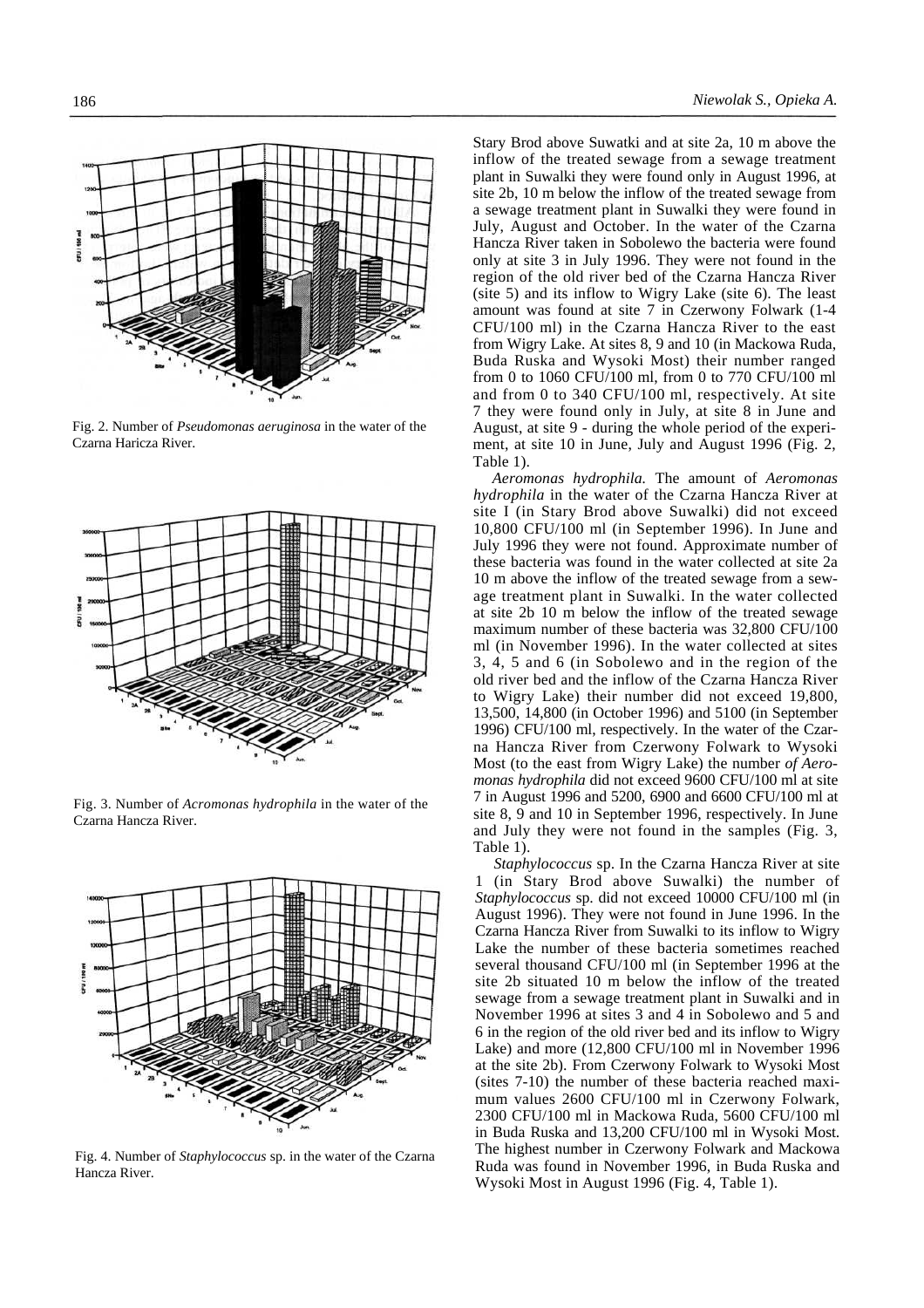## Number of Opportunistic Pathogens in Bottom Sediments of the Czarna Hancza

*Pseudomonas aeruginosa.* These bacteria were not found in 1 g fresh mass of the bottom sediments of the Czarna Hancza in Stary Brod above Suwaiki (site 1) and in the region of the old river bed (site 5) and its inflow to Wigry Lake (site 6). 10 m above the inflow of the treated sewage from a sewage treatment plant in Suwatki (site 2a) they were found only in August and November in amounts not exceeding 15 and 10 CFU/1 GWW, respectively. In the bottom sediments collected in Sobolewo at site 3 they were found only in June 1996 (700 CFU/1 GWW), at site 4 in September 1996 (15 CFU/1 GWW). They were not found in the old river bed and the inflow of the Czarna Hancza to Wigry Lake. In the Czarna Hancza from Czerwony Folwark to Wysoki Most they were only found in June 1996 at the sites 9 and 10 but their amount did not exceed 10 CFU/1 GWW (Fig. 5, Table 1).

*Aeromonas hydrophila.* These bacteria were found in the bottom sediments of the Czarna Hancza within the whole period of the experiment, the highest amounts were noticed in spring and summer. At site 1 (in Stary Brod above Suwaiki) their number ranged from 80 to 135,000 CFU/1 GWW. From Suwaiki to the river inflow to Wigry Lake their number ranged from 240 CFU/1 GWW to several hundred thousand cells in 1 GWW. On the average the least number of these bacteria in the bottom sediments was found at site 3 in Sobolewo, the highest one at site 5 in the region of the old river bed of the Czarna Hancza. From Czerwony Folwark to Wysoki Most (sites 7-10) to the east from Wigry Lake their number ranged from 120 CFU/1 GWW in November 1996 at the site 10 (in Wysoki Most) to 460,000 CFU/1 GWW in July 1996 at site 7 (in Czerwony Folwark). On the average the lowest amount in bottom sediments at site 9 (in Buda Ruska), the highest amount was found at the site 7 (in Czerwony Folwark) (Fig. 7, Table 1).

*Staphylococcus* sp. In the bottom sediments of Czarna Hancza at the site 1 (in Stary Brod above Suwaiki) the number of these bacteria ranged from 15 CFU/1 GWW (in October 1996) to 12,500 CFU/1 GWW (in June 1996). In the Czarna Hancza from Suwatki to its inflow to Wigry Lake the number of these bacteria ranged from 50 CFU/1 GWW to 25,600 CFU/1 GWW. On the average the least number was found in the bottom sediments collected at site 5 (in the region of the old river bed of the Czarna Hancza), the highest number was found at site 3 in Sobolewo. They were the lowest at all sites in October and November 1996, the highest number was found in June 1996. In the Czarna Hancza from Czerwony Folwark to Wysoki Most (sites 7-10) to the east from Wigry Lake the number of these bacteria ranged from 25 CFU/1 GWW to 12,500 CFU/1 GWW. On the average the least number was found in the bottom sediments collected at site 9 (in Buda Ruska), the highest number was found at sites 7 and 8 (in Czerwony Folwark and Mackowa Ruda). The highest number of these bacteria in the bottom sediments collected at sites 7 and 8 was found in June 1996, in the bottom sediments collected at sites 9 and 10 in September and July 1996, respectively (Fig. 7, Table 1).



Fig. 5. Number of *Pseudomonas aeruginosa* in the bottom sediments of the Czarna Hancza River.

Fig. 6. Number of *Aeromonas hydrophila* in the bottom sediments of the Czarna Hancza River.



Fig. 7. Number of *Staphylococcus* sp. in the bottom sediments of the Czarna Hancza River.

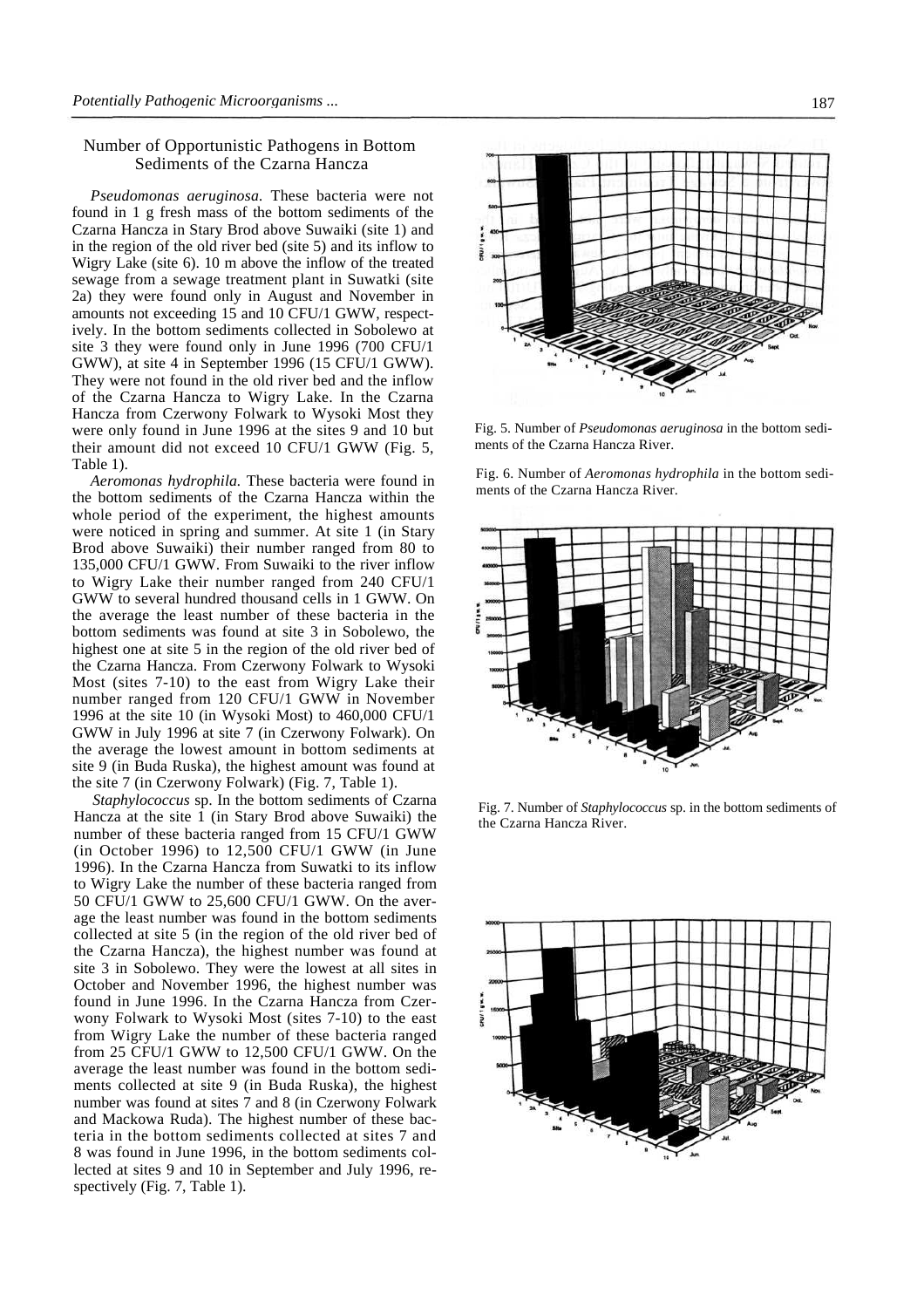The Number of Opportunistic Pathogens in the Treated Sewage Inflowing to the Czarna Hancza River from a Sewage Treatment Plant in Suwalki

*Pseudomonas aeruginosa* were not found in the treated sewage infloving into the Czarna Hancza River from a sewage treatment plant in Suwatki. *Aeromonas hydrophila* were found only in July, August, September and October in amounts not exceeding 900 CFU/100 ml. *Staphylococcus* sp. were found in July, August, September, October and November from 180 to 62,700 CFU/100 ml (Fig. 8).



Fig. 8. Number of *Pseudomonas aeruginosa, Aeromonas hydrophila* and *Staphylococcus* sp. in treated sewage infloving into the Czarna Hancza River from a sewage treatment plant in Suwatki.

#### **Discussion**

*Pseudomonas aeruginosa* regarded as organisms of a faecal origin [8, 19, 24, 26, 73, 74] was found in the Czarna Hancza River seldom in the amount exceeding 100 MPN/100 ml. They are values above which inflammatory states of ears and eyes of swimmers in such water may be observed [35]. Maximum numbers of these bacteria were most frequently found in the waters of the Czarna Hancza River from Czerwony Folwark to Wysoki Most (sites 7-10) to the east from Wigry Lake were close to the given ones [65, 67, 72] for some waters of the lakes and rivers in Canada and in the United States. It is interesting that this part of the Czarna Hancza River is most often used for recreational purposes (canoeing) by Polish and foreign tourists in the summer season. Especially higher amounts of *Pseudomonas aeruginosa* were found once in the bottom sediments of the Czarna Hancza River at site 3 in Sobolewo but they were associated with a higher number of FC [55]. In other seasons at the same and other sites such dependence was not found. On the contrary higher amounts of *Pseudomonas aeruginosa*  were rather associated with a lower number of FC (Table 2). These bacteria were not even found in the above menTable 2. Frequency (%) distribution of *Pseudomonas aeruginosa, Aeromonas hydrophila* and *Staphylococcus* sp. in the water and bottom sediments of the Czarna Hancza River with different level of faecal coliforms.

| Faecal<br>coliforms      | Pseudomonas<br>aeruginosa | Aeromonas<br>hydrophila | Staphylococcus<br>sp. |  |
|--------------------------|---------------------------|-------------------------|-----------------------|--|
| $^1(MPN/100 \text{ ml})$ |                           | Water                   |                       |  |
| < 100                    | 68                        | 52                      | 41                    |  |
| 100-1000                 | 0                         | 13                      |                       |  |
| >1000                    | 32                        | 35                      | 52                    |  |
| $P(MPN/1)$ GWW)          |                           | <b>Bottom</b> sediments |                       |  |
| ${}< 100$                | 50                        | 47                      | 47                    |  |
| 100-1000                 | 27                        | 29                      | 29                    |  |
| >1000                    | 17                        | 24                      | 24                    |  |

1 MPN - Most Probable Number

2 GWW - Gram Wet Weight

tioned quantities in the treated sewage inflowing into the Czarna Hancza River from a waste treatment plant in Suwalki containing 14,000 - 1,100,000 MPN/100 ml FC [54]. However, Guimares et al. [26] isolated these bacteria from coastal sea waters at different degrees of faecal contamination but in higher quantities from water samples containing numerous FC and FS. These authors emphasize that in non-polluted waters frequency of isolating *Pseudomonas aeruginosa* was still quite high. Foster et al. [24] quote Costerton's data from 1979 according to which *Pseudomonas aeruginosa* is a penetrating organism. It is found in soil, water, sewage, homoiothermic animal excrement, on plants from which it gets to surface waters during rainfalls. Marsalek et al. [59] found them in the water of the St. Clair River in Sarnia in the amount of 361-2137 CFU/100 ml in "dry" season and 1570-173,000 CFU/100 ml during "wet" season. Pellet et al. [56] examining the occurrence of *Pseudomonas aeruginosa* in different ecosystems of the Mississippi River in the USA (water, bottom sediments, plants, "Aufwuchs", surface layer of mucus and gastric contents of fish) state that *Pseudomonas aeruginosa* is an autochtonic organism of biological biocenosis of waters and algal blooms may stimulate their development. Regardless of the auto- or allochtonous origin of *Pseudomonas aeruginosa* it is an epiphyte bacteria and it occurs in surface water at the boundary of phases "stable parts-water" and in bottom sediments, and due to bottom deeping or swimming activities [65, 66] it may get into the water.

Mean number and the range of fluctuation of *Aeromonas hydrophila* in the Czarna Hancza River did not differ from the given ones in literature (Table 3) for rivers, lakes, estuaries, coastal sea waters in the region of bathing places. Their higher number was found at site 2b situated 10 m below the inflow of treated sewage from a waste treatment plant in Suwalki (on the average 55,300 CFU/100 ml) than at other sites on the river (on the average 1100-4500 CFU/100 ml) that may be associated with a higher number of organic substance easily decomposed by these bacteria. Examinations of the number of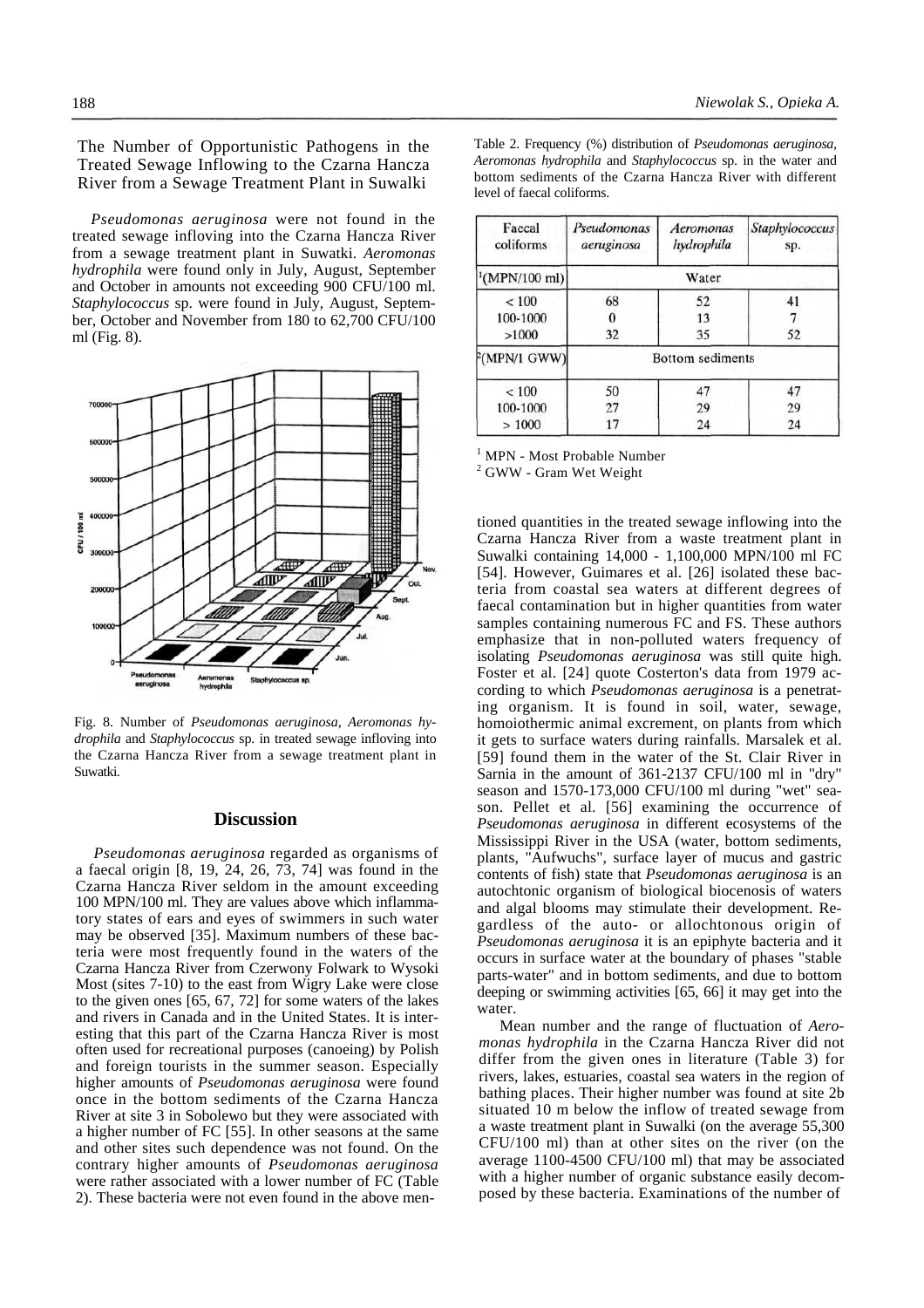| Aeromonas Type                           | Water/sediments                                                                                                                                                                                                          | Number of bacteria                                                                                                                                                                               | No. ref. |
|------------------------------------------|--------------------------------------------------------------------------------------------------------------------------------------------------------------------------------------------------------------------------|--------------------------------------------------------------------------------------------------------------------------------------------------------------------------------------------------|----------|
| 1                                        | $\overline{c}$                                                                                                                                                                                                           | 3                                                                                                                                                                                                | 4        |
| 1. Motile Aeromonas                      | Sea water at Spain (North of Valencia):<br>in Puebla de Farnals site<br>in Port Saplaya site<br>in Puig site<br>in Puzol site                                                                                            | 2.2x10 <sup>4</sup> - 9x10 <sup>6</sup> <sup>a</sup> CFU/100 ml<br>$2.0x10^3 - 4.1x10^5$ CFU/100 ml<br>$5.0x10^2 - 2.0x10^4$ CFU/100 ml<br>$1.0x10^2 - 2.4x10^4$ CFU/100 ml                      | 3        |
| 2. Aeromonas spp.                        | Freshwater with low FC number<br>Freshwater with high FC number                                                                                                                                                          | 1.0x10 <sup>5</sup> CFU/100 ml<br>1.0x107 CFU/100 ml                                                                                                                                             | 5        |
| 3. Aeromonas spp.                        | Sea water at Spain coast in Casteldefels<br>River water: River Duero next Soria<br>Rivers Besos and Llobregat 3 km from the mouth to the sea<br>Sewage canals in Barcelona                                               | $4.0x10^3 - 1.2x10^4$ CFU/100 ml<br>$9.7x10^2 - 4.5x10^3$ CFU/100 ml<br>$5.0x105 - 7.2x107$ CFU/100 ml<br>1.6 - 5.8x10 <sup>3</sup> CFU/100 ml                                                   | 6        |
| 4. Aeromonas spp.<br>(60% A. hydrophila) | Fresh and brackish water                                                                                                                                                                                                 | 120 - 1.2x10 <sup>6</sup> CFU/100 ml                                                                                                                                                             | 9        |
| 5. Aeromonas hydrophila                  | Lake water Par Pond (thermally enriched<br>monimictic south-eastern lake which receives<br>heated effluent from a production nuclear<br>reactor) - a coling reservoir Savannah River<br>Plant near Aiken, South Carolina | <sup>b</sup> ND-300 CFU/100 ml                                                                                                                                                                   | 22       |
| 6. Aeromonads                            | Estuarine waters of the Italian coast of the<br>Adriatic sea (along North-Central coast of the<br>Adriatic sea)<br>- samples from the mouth of the Metauro River<br>- samples from the mouth of the Foglia River         | $10^2 - 10^5$ CFU/100 ml<br>$10^1 - 10^6$ CFU/100 ml                                                                                                                                             | 23       |
| 7. Aeromonas hydrophila                  | Albemarle Sound (in northeast corner of North<br>Carolina - a natural estuary with 2 major<br>tributaries: the Hoanoke River and Chowan River)                                                                           | $ND - 103 CFU/1 ml$                                                                                                                                                                              | 31       |
| 8. Aeromonas hydrophila                  | Hypersaline lakes: Badwater Lake and Great Salt Lake<br>Extremally polluted rivers: Wabash, Mississippi,<br>San Antonio Geothermal springs: White Done Geyser, Black<br>Sand Basin                                       | 746 CFU/1 ml (average)<br>161 CFU/1 ml (average)<br>20 CFU/1 ml (average)                                                                                                                        | 33       |
| 9. Aeromonas hydrophila                  | Chesapeake Bay (water)<br>- at Jones Falls (station 4) water:<br>sediment:<br>- in Chester River (station 3) water:<br>sediment:                                                                                         | ND-5.0x10 <sup>5</sup> <sup>c</sup> MPN/100 ml<br>ND - 5.0x10 <sup>4</sup> MPN/100 ml<br>$9.0 \times 10^2 - 4.6 \times 10^4 \text{MPN}/100 \text{cc}$<br>ND-15 MPN/100 ml<br>ND - 3.3 MPN/100 cc | 39       |
| 10. Aeromonas spp.                       | Rivers: Ohta and Osa (Japan)                                                                                                                                                                                             | $10^{3}/1$ ml at $27^{\circ}$ C<br>$10^{1}/1$ ml at $20^{\circ}$ C                                                                                                                               | 40       |
| 11. Aeromonas spp.                       | Open storage reservoirs from surface water                                                                                                                                                                               | $1 \times 10^4 - 1 \times 10^6$ CFU/1 1                                                                                                                                                          | 43       |
| 12. Aeromonas organisms                  | Raw water: surface water<br>ground water<br>artificial ground water                                                                                                                                                      | $250 - 1 \times 10^6$ CFU/100 ml<br>$0 - 6$ CFU/100 ml<br>5-900 CFU/100 ml                                                                                                                       | 45       |
| 13. Aeromonas spp.                       | Resources of drinking water in a mountainous<br>region North-East Italy (the Dolomites)                                                                                                                                  | 1-240 CFU/100 ml                                                                                                                                                                                 | 48       |
| 14. Aeromonas hydrophila                 | Beaches of the Mediterranean littoral Malaga,<br>Spain in a bathing season: Santa Ana<br>Misericordia                                                                                                                    | 11-405 CFU/100 ml<br>3297 - 40366 CFU/100 ml                                                                                                                                                     | 49       |
| 15. Aeromonas spp.                       | Metauro and Foglia Rivers in the region of<br>small urban area and areas which are mostly used<br>for agriculture/animal breeding (Pesario-Urbino<br>Province, Italy)                                                    | $0 - 1 \times 10^4$ CFU/100 ml                                                                                                                                                                   | 57       |
| 16. Aeromonas hydrophila                 | Water from Rhode Island ponds, lakes and reservoirs                                                                                                                                                                      | 1.3 - 19049 CFU/100 ml                                                                                                                                                                           | 60       |

Table 3. Number of *Aeromonas* in water and bottom sediments of some water reservoirs according to literature data.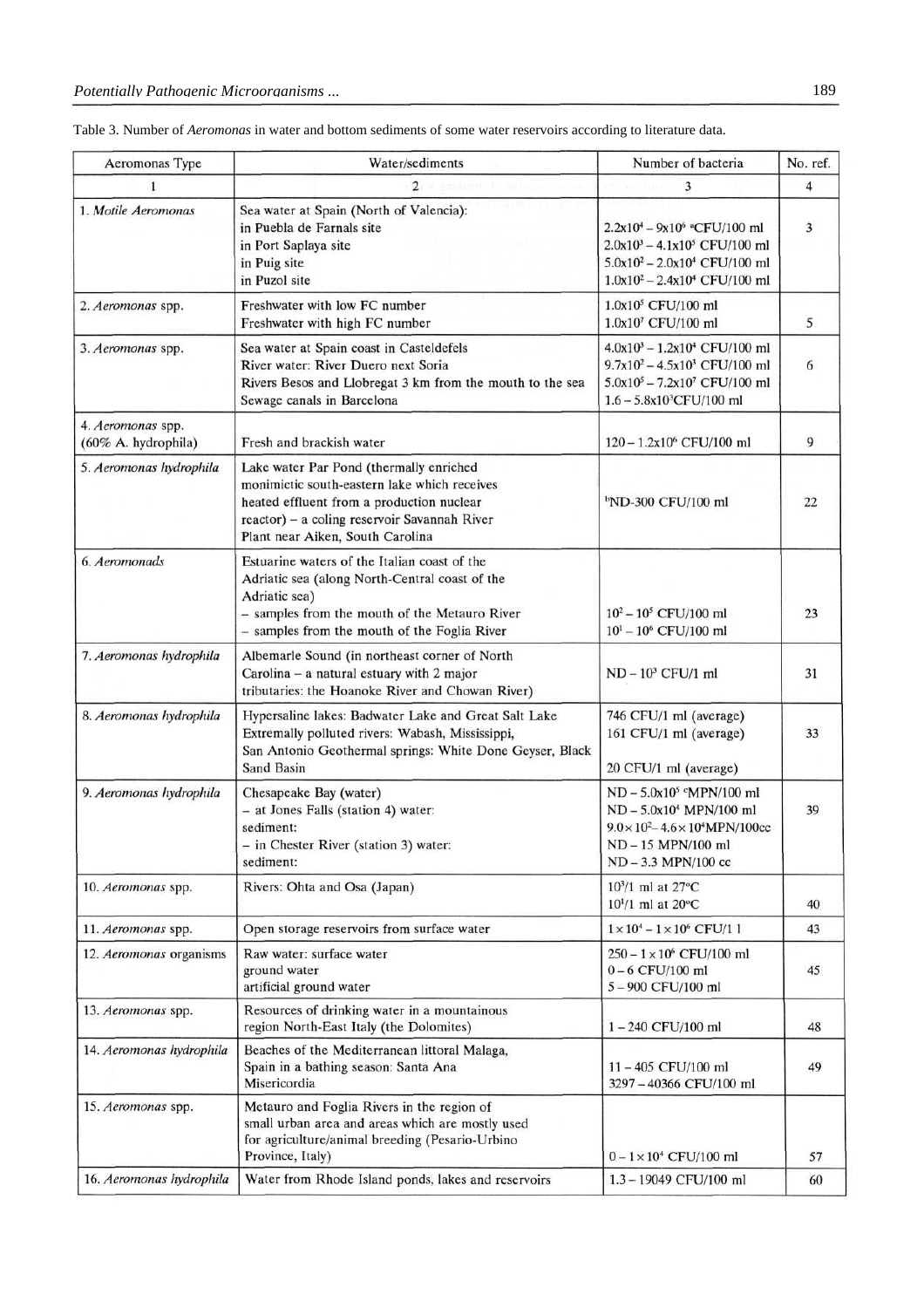| Table 3 continued |
|-------------------|
|-------------------|

| 17. Aeromonas sp.        | Crude water from a reservoir of drinking water<br>(Trinkwasserversorgung Talsperrenwasser aus<br>der Feilebachtalsperre)                              | 15-4200 CFU/100 ml                         | 70 |
|--------------------------|-------------------------------------------------------------------------------------------------------------------------------------------------------|--------------------------------------------|----|
| 18. Aeromonas hydrophila | Lakes, rivers and marine beaches in the Pacific<br>Northwest region of the U.S. suitable for<br>swimming, skiing and other recreational uses          | $0 - 9300$ CFU/100 ml                      | 72 |
| 19. Aeromonas hydrophila | Marine (estuarine) sediments of the Apalachicola<br>Bay, Florida in the region of shellfish production:<br>Water:<br>sediments: $(0 - 2.5$ cm layer): | $11 - 24000$ CFU/1 ml<br>$1 - 24000$ /dGWW | 75 |

<sup>a</sup> CFU - Colony Forming Unit; <sup>b</sup> ND - Not Detected;<sup>c</sup> MPN - Most Probable Number;<sup>d</sup> GWW - Gram Wet Weight

bacteria determined on broth-agar at 20°C (TVC 20°C) and 37°C (TVC 37°C), total coliforms (TC), faecal coliforms (FS) and faecal streptococci (FS) in the Czarna Haficza River water [54] snowed respectively higher or lower numbers only for TVC 20°C and TVC 37°C. Both groups of heterotrophic bacteria are regarded as indicators of pollution degree of water and bottom sediments by organic substance easily assimilated [2,11, 46,96]. The dependence among the number of *Aeromonas hydrophila*  and the number TVC 20°C and TVC 37°C in waters was found by Kersters et al. [41, 42, 43] and LeChevallier et al. [46, 47]. They think that *Aeromonas hydrophila* are a specific part of a general number of heterotrophic bacteria in waters. However, the examination of the number of *Aeromonas hydrophila* and heterotrophic bacteria (heterotrophic plate count, in brief HPC) in the resources of drinking water carried out by Havelaar et al. [29] did not show dependence between these bacteria groups. The data of the present paper presented in Tables 4 and 5 suggest an increase of frequency detection of higher number of *Aeromonas hydrophila* in water and

bottom sediments samples in the Czarna Hancza River containing higher numbers of TVC 20°C and TVC 37°C. It is known from literature that *Aeromonas* are widely spread in water reservoirs [71] but the most numerous are found close to the discharge of wastes [10, 11, 39, 46, 53, 57, 60, 62, 69] where the content of nutrients is the highest although their faecal origin is discursive [5, 6]. Many examinations showed that fewer than 1% of healthy people is a carrier of these pathogens [39]. This can explain the lack of a connection, as well as in other research carried out abroad [1-5, 9, 15, 25] between the number of *Aeromonas hydrophila* and the number of FC in water and in the bottom sediments of the Czarna Hancza River. For example, at site 1 (in Stary Brod above Suwalki) and at sites 7-10 (on the Czarna Hancza River from Czerwony Folwark to Wysoki Most) to the east from Wigry Lake a number ratio of *Aeromonas hydrophila* to FC was 3.5-3000 in water samples and 0.03-4200 in bottom sediment samples. At sites 2a-6 situated in the region of inflow of treated sewage from a waste treatment plant in Suwaiki, in Sobolewo and in

Table 4. Frequency (%) occurrence of *Aeromonas hydrophila* in the water of the Czarna Hancza River with different levels of TVC 20°C, TVC 37"C, yeasts, TC, FC and FS counts.

| Aeromonas                   | <sup>1</sup> TVC 20°C   |                |       | $2$ TVC 37 <sup>o</sup> C |                         |       | <sup>3</sup> Yeasts |          |                |
|-----------------------------|-------------------------|----------------|-------|---------------------------|-------------------------|-------|---------------------|----------|----------------|
| hydrophila<br>$(CFU/50$ ml) |                         |                |       |                           | $7$ CFU/1 ml            |       |                     |          |                |
|                             | ${}< 100$               | 100-1000       | >1000 | ${}< 100$                 | 100-1000                | >1000 | ${}< 100$           | 100-1000 | >1000          |
| < 100                       | $\overline{2}$          | $\overline{2}$ | 30    | 13                        | 16                      | 5     | 10                  | 8        | 15             |
| 100-1000                    | $\overline{0}$          |                | 13    | 3                         | 5                       | 9     | 3                   | 12       |                |
| >1000                       | $\bf{0}$                | 9              | 39    | $\overline{2}$            | 29                      | 18    | 27                  | 20       | $\overline{c}$ |
| Aeromonas                   | $4$ TC                  |                |       | 5 F C                     |                         |       | $6$ FS              |          |                |
| hydrophila                  | <sup>8</sup> MPN/100 ml |                |       |                           |                         |       |                     |          |                |
| (CFU/50 ml)                 | < 100                   | 100-1000       | >1000 | < 100                     | 100-1000                | >1000 | < 100               | 100-1000 | >1000          |
| < 100                       | 2                       | 8              | 24    | 9                         | 3                       | 24    | 4                   | 5        | 27             |
| 100-1000                    |                         | $\Delta$       | 14    | 5                         | $\overline{\mathbf{3}}$ | 9     | $\overline{4}$      | 4        |                |
| >1000                       | 5                       | 15             | 27    | 28                        | $\overline{6}$          | 13    | 14                  | 18       | 17             |

<sup>1</sup> - Total viable count at 20 $^{\circ}$ C; <sup>2</sup> - Total viable count at 37 $^{\circ}$ C; <sup>3</sup> - Number of yeasts; <sup>4</sup> - Number of total coliforms; <sup>5</sup> - Number of faecal coliforms <sup>6</sup> - Number of faecal streptococci; <sup>7</sup> - Colony Forming Unit; <sup>8</sup> - Most Probable Number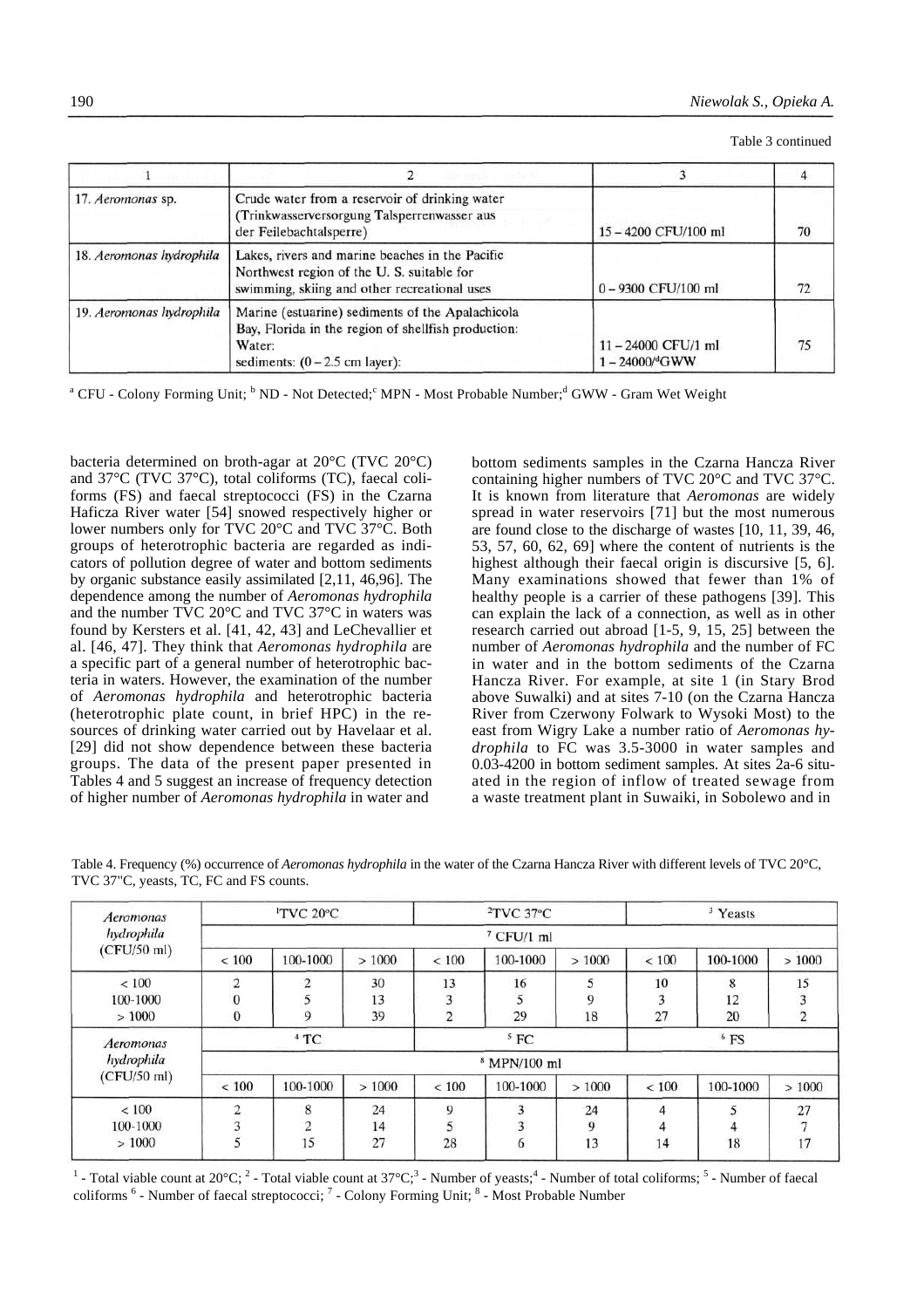| Aeromonas                 | TVC 20°C       |            |                | TVC 37°C     |                |                | Yeasts         |                |        |  |
|---------------------------|----------------|------------|----------------|--------------|----------------|----------------|----------------|----------------|--------|--|
| hydrophila<br>(CFU/1 GWW) | CFU/1 GWW      |            |                |              |                |                |                |                |        |  |
|                           | < 1000         | 1000-10000 | >10000         | < 1000       | 1000-10000     | >10000         | < 1000         | 1000-10000     | >10000 |  |
| ${}< 1000$                | $\bf{0}$       | $\Omega$   | 21             | $\mathbf{0}$ | 9              | 12             | $\overline{c}$ | 15             |        |  |
| 1000-10000                | $\overline{0}$ | ∍          | 25             | $\Omega$     |                | 22             | 3              | 16             |        |  |
| >10000                    | $\bf{0}$       |            | 59             | 4            | 20             | 35             | 6              | 23             | 29     |  |
| Aeromonas<br>hydrophila   | TC             |            |                | FC           |                |                | FS             |                |        |  |
|                           | MPN/1 GWW      |            |                |              |                |                |                |                |        |  |
| (CFU/1 GWW)               | < 1000         | 1000-10000 | >10000         | ${}< 1000$   | 1000-10000     | >10000         | ${}_{< 1000}$  | 1000-10000     | >10000 |  |
| ${}_{< 1000}$             | 10             | 30         | 24             | 38           | 8              | 6              | 34             | 18             |        |  |
| 1000-10000                | 12             | 6          | 6              | 24           | 14             | $\theta$       | 38             | $\overline{2}$ |        |  |
| >10000                    | $\mathbf{0}$   | 10         | $\overline{c}$ | 6            | $\overline{2}$ | $\overline{2}$ | 8              | $\mathbf{0}$   |        |  |

Table 5. Frequency (%) occurrence of *Aeromonas hydrophila* in the bottom sediments of the Czarna Haricza River with different levels of TVC 20ºC, TVC 37ºC, yeasts, TC, FC and FS counts.

TVC 20°C, TVC 37°C, yeasts, TC, FC, FS, CFU, MPN - as in Table 4; GWW - Gram Wet Weight

the region of the old river bed of the Czarna Haricza River and its inflow to Lake Wigry the most polluted ones [54, 55] this ratio was 0.03-162 in water samples and 0.02-9.5 in bottom sediment samples. The fluctuation of *Aeromonas hydrophila* number in the research season might be caused by rainfalls and pollution leakage together with adsorbed cells of these bacteria from the catchment of the Czarna Haricza [57]. These bacteria may survive for a long time in soil [13], where they are washed out to the river and may undergo proliferation if the water temperature is adequate [64]. The decrease of their number in water observed in November (in bottom sediments even in October) except the samples taken at site 2b situated 10 m below the inflow of the treated sewage from the waste treatment plant in Suwaiki may be connected with a low temperature. It is known from literature [17, 43] that at water temperature below 15°C, besides the ability of using trace amounts of organic carbon [71], the speed of taking nutrients by *Aeromonas hydrophila* does not stand the competition with psychrophilic heterotrophic bacteria.

The more polluted water of the Czarna Hancza the higher number of staphylococci from Suwaiki to the inflow to Wigry Lake [54] than in water of the river from Czerwony Folwark to Wysoki Most (to the east from Wigry Lake). The number of *Staphylococcus* sp. exceeded 100 CFU/100 ml, maximum accepted [18] number for water used for recreational purposes. Similar numbers of these bacteria were found in literature for coastal recreational waters in the north-west areas of the Pacific Ocean in the USA. Lower numbers were found [1, 53] in waters of streams, rivers and little lakes in Finland, in less populated areas. The number of *Staphylococcus* sp. in water and bottom sediments exceeded FC number (the ratio of *Staphylococcus* sp. to FC was 0.3-2850 at the site 1 in Stary Brod above Suwatki and at the site 7 from Czerwony Folwark to Wysoki Most to the east from Wigry Lake and 0.1-56.8 at the sites 2a-6 from Suwaiki to the mouth of the river to Wigry Lake. Numerical superiority of *Staphylococcus* sp. over FC was found in literature [1, 53, 76] for different types of water.

The frequency of detecting *Staphylococcus* sp. in recreational waters as well as illnesses of bathing people depending on the number of these bacteria suggests [66] the necessity of monitoring these pathogens in surface waters used for recreational purposes. Higher numbers of *Pseudomonas aeruginosa, Aeromonas hydrophila* and *Staphylococcus* sp. in the bottom sediments of the Czarna Hancza River than in water is a known phenomenon in literature [16, 17, 30, 64, 65]. The number of *Pseudomonas aeruginosa* reached the values approximate to the given ones [65] for bottom sediments of some Canadian lakes. The number of *Aeromonas hydrophila* was about 10 times higher than that found [75] in the bottom sediments of the Apalachicola Bay, Florida in the USA. Probably the presence of a higher number of organic substance, phytoplankton,  $PO_4$ ,  $NO_3$ , adsorbed to sand grains, clays etc. is a factor adventageous for proliferation and survival of these bacteria in the bottom sediments in the Czarna Haricza River. At least twice higher numbers of *Aeromonas hydrophila* in the bottom sediments of the Czarna Haricza River in the region of the old river bed and its mouth to Wigry Lake (sites 5 and 6) than in the bottom sediments at other sites of this river (sites 1, 2a, 3, 4, 7-10) is explained by clay-argillaceous-sandy character of the bottom and higher amount of organic substance [55] and probably their longer survival [21] than in the bottom sediments at the sites representing more sandy or gravely deposits.

#### Conclusions

1. *Pseudomonas aeruginosa* in the water of the Czarna Haricza River were found more often at sites situated 10 m below the inflow of the treated sewage from a waste treatment plant in Suwaiki (site 2b) and at sites situated in Mackowa Ruda, Buda Ruska, Wysoki Most (sites 8-10) to the east from Wigry Lake. Pseudomonas aeruginosa were seldom found in the bottom sediments of this river.

2. *Aeromonas hydrophila* and *Staphylococcus* sp. in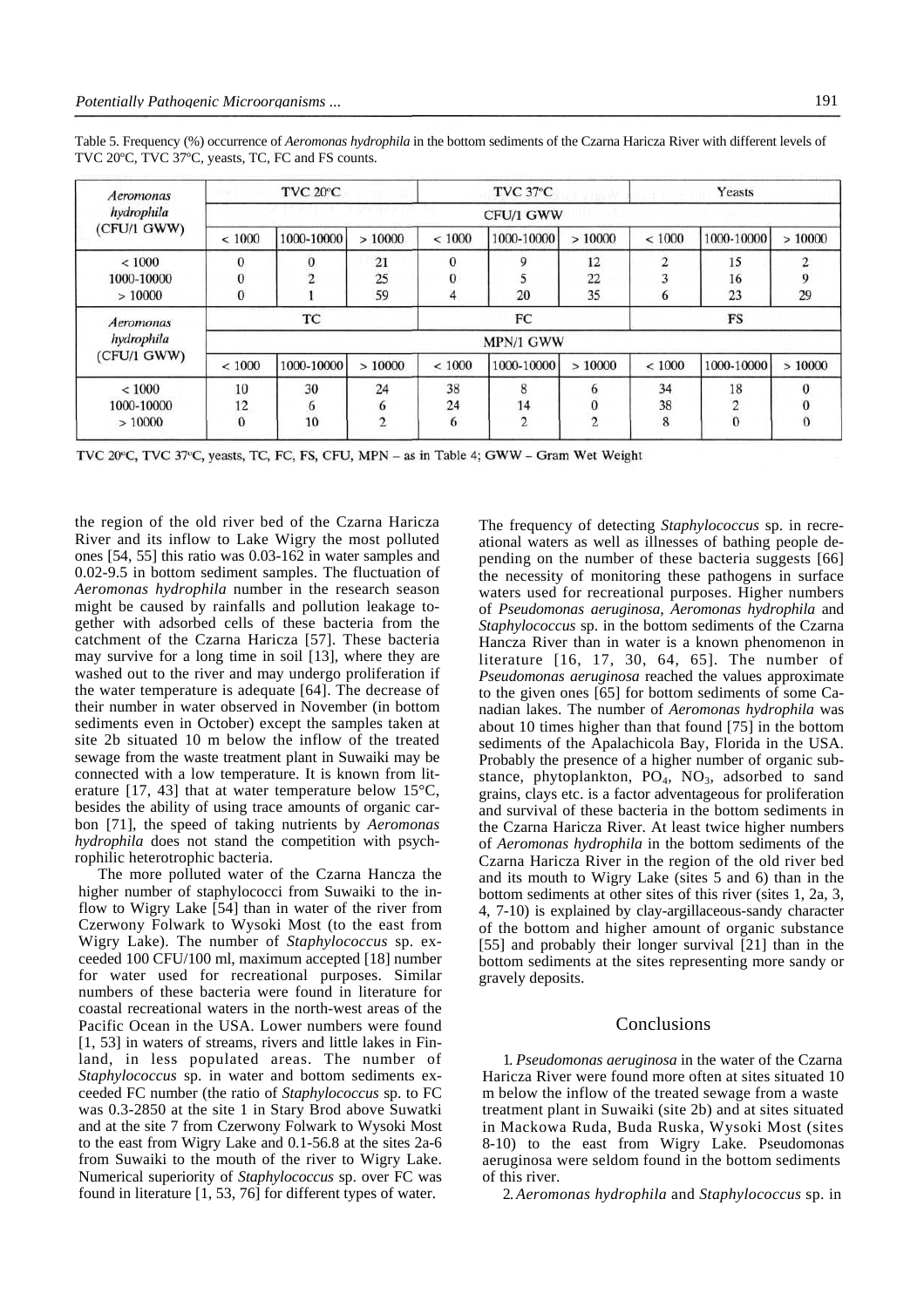water and bottom sediments of the Czarna Hancza River taken in Stary Brod above Suwalki (site 1) and in Czerwony Folwark, Mackowa Ruda, Buda Ruska and Wysoki Most (sites 7-10) to the east from Wigry Lake were generally found in amounts much higher than FC number. Their number was much closer to FC number in water and bottom sediments of the Czarna Hancza River taken from Suwalki to its mouth to Wigry Lake (sites 2a-6).

3. The number of *Aeromonas hydrophila* and *Staphylococcus* sp. in the bottom sediments of the Czarna Hancza River was higher at the sites with the majority of clay-argillaceous sandy deposits (sites 5 and 6 in the re gion of the old river bed of the Czarna Hancza River and its mouth to Wigry Lake) than at the sites with the major ity of sandy and/or gravely deposits (the sites 1-4 in the region of Suwalki and 7-10 to the east of Wigry Lake).

4. As there are more numerous pathogenic bacteria (especially *Aeromonas hydrophila* and *Staphylococcus*  sp.) than FC in water and bottom sediments of the Czar na Hancza River the examinations of not only traditional indicatory bacteria of sanitary state but pathogenic bac teria of *Pseudomonas, Aeromonas* and *Staphylococcus*  are necessary as well while estimating the usefulness of this river for recreation.

## Acknowledgments

Authors are very grateful to M. Kaminski DSc, and L. Krzysztofiak DSc (Wigry National Park at Krzywe) for help in carrying out the present research in the area of the WNP and its surroundings.

This study was financially supported under Project KBN 05.030.207 and in part by Wigry National Park.

## References

- 1. ATHIANINEN J., NIEMI M., JOUSIMIES-SOMER H.J. Staphylococci in polluted waters and in waters of inhabited areas. Wat. Sci. Tech. **24,** 103, **1991.**
- 2. ALBINGER O. Bacteriological investigation of water and sediment of the River Danube between Streamkilometers 16 and 1868 from March 13<sup>rd</sup>-17<sup>th</sup>. Arch. Hydrobiol. (Suppl.), 84,115,1992.
- 3. ALONSO J. L., AMOROS I., BOTELLA M. S. Enumer ation of motile Aeromonas in Valencia coastal waters by membrane filtration. Wat. Sci. Tech. **24,** 125, **1991.**
- 4. ALONSO J. L., GARAY E. Two membrane filter media (mADA/0129 and mSD/0129 Agars) for enumeration of motile Aeromonas in seawater. Zbl. Hyg. **189,** 14, **1989.**
- 5. ARAUJO R. M., ARRIBAS R. M., LUCENA F., PARES R. Relation between Aeromonas and faecal coliforms in fresh waters. Journal of Applied Bacteriology **67,** 213, **1989.**
- 6. ARAUJO R. M., ARRIBAS R. M., PARES R. Distribution of Aeromonas species in waters with different levels of pollu tion. Journal of Applied Bacteriology **71,** 182, **1991.**
- 7. ARCOS M. L., de VICENTE A., MORINIGO M. A., ROMERO P., BORREGO J. J. Evaluation of several selec tive media for recovery of Aeromonas hydrophila from pol luted waters. Appl. Environ. Microbiol. **54,** 2786, **1988.**
- 8. BAHKROUF A., GAUTHIER M. J., JEDDI M, BOU-DABBOUS A. Starvation survival of Pseudomonas aeruginosa in sea water before and after adaptation to salin-

ity. Letters in Applied Microbiology **7,** 59, **1988.** 9.

BERNAGOZZI M, BIANUCCI F., SACCHETTI R. Prevalence of Aeromonas spp. in surface waters. Water Environment Research **67,** 1060, **1995.**

- 10. BIAMON E. J., HAZEN T. C. Survival and distribution of Aeromonas hydrophila in near-shore coastal waters of Puerto Rico receiving rum distillery efluent. Water Res. **17,**  319, **1983.**
- 11. BOTZENHART K., LANGHAMER G. Determination of colony counts in drinking water at 20°C, 36°C and 37°C. Zbl. Bakt. Hyg. B. **182,** 237, **1986.**
- 12. BOUSSAID A., BALEUX B., HASSANI L., LESNE J. Aeromonas species in stabilization ponds in the arid region of Marrakesh, Morocco, and relation to faecal pollution and climatic factors. Microb. Ecol., **21,** 11, **1991.**
- 13. BRANDI G., SISTI M, SCHIAVANO G. F., SAL-VAGGIO L., ALBANO A. Survival of Aeromonas hy drophila, Aeromonas caviae and Aeromonas sobria in soil. Journal of Applied Bacteriology, **81,** 439, **1996.**
- 14. BURBIANKA M., PLISZKA A., BURZYNSKA H. Mikrobiologia zywnosci. Wyd. 5. PZWL, Warszawa, **1983.**
- 15. BURKE V, ROBINSON J, GRACEY M., PETERSON D., PARTRIDGE K. Isolation of Aeromonas hydrophila from a metropolitan water supply: seasonal correlation with clinical isolates. Appl. Environ. Microbiol. **48,** 361, **1984.**
- 16. BURTON G. A. Jr., LANZA G. R. Aeromonas hydrophila densities in thermally-altered reservoir water and sediments. Water, Air, and Soil Pollution **34,** 199, **1987.**
- 17. CAVARI B. Z., ALLEN D. A., COLNELL R. R. Effect of temperature on growth and activity of Aeromonas spp. and mixed bacterial populations in the Anacostia river. Appl. En viron. Microbiol. **41,** 1052, **1981.**
- 18. CHAROENCA N., FUJIOKA R. S. Assessment of staphylococcus bacteria in Hawaii's marine recreational waters. Wat. Sci. Tech. **27,** 283, **1993.**
- 19. DeVICENTE A., BORREGO J. J. ARRABAL F., ROMERO P. Comparative study of selective media for enu meration of Pseudomonas aeruginosa from water by mem brane filtration. Appl. Environ. Microbiol. **51,** 832, **1986.**
- 20. DIFCO MANUAL, Dehydrated culture media and reagents for microbiology. Difco, 10 Ed., Difco Laboratories, Detroit, **Michigan,** USA, **1985.**
- 21. FERGUSON C. M., COOTE B. G, ASHBOLT N. J., STEVENSON I. M. Relationships between indicators, pathogens and water quality in an estuarine system. Water Res. 30, 2045, **1996.**
- 22. FLIERMANS C. B., GORDEN R. W., HAZEN T. C, ESCH G. W. Aeromonas distribution and survival in a ther mally altered lake. Appl. Environ. Microbiol. **33,** 114, **1977.**
- 23. FLORENTINI C, BARBIERI E., FALZANO L., MATARRESE P., BAFFONE W., PIANETTI A., KATOULI M., KUHN I., MOLLBY R., BRUSCOLINI F., CASIERE A., DONELLI G. Occurence, diversity and pathogenicity of mesophilic Aeromonas in estuarine waters of the Italian coast of the Adriatic Sea. Journal of Applied Microbiology, **85,** 501, **1998.**
- 24. FOSTER D. H., HANOS N. B., LORD Jr. S. M. A critical examination of bathing water quality standards. Journ. Water Pollut. Control. Fed. **43,** 2229, **1971.**
- 25. GAVRIEL A.A, LANDRE J. P. B., LAMB A. J. Incidence of mesophilic Aeromonas within a public drinking water supply in north-east Scotland. Journal of Applied Microbiol ogy **84,** 383, **1998.**
- 26. GUIMARES V. P., ARAUJO M. A. V., MENDOCA-HAGLER L. C. S., HAGLER A. N.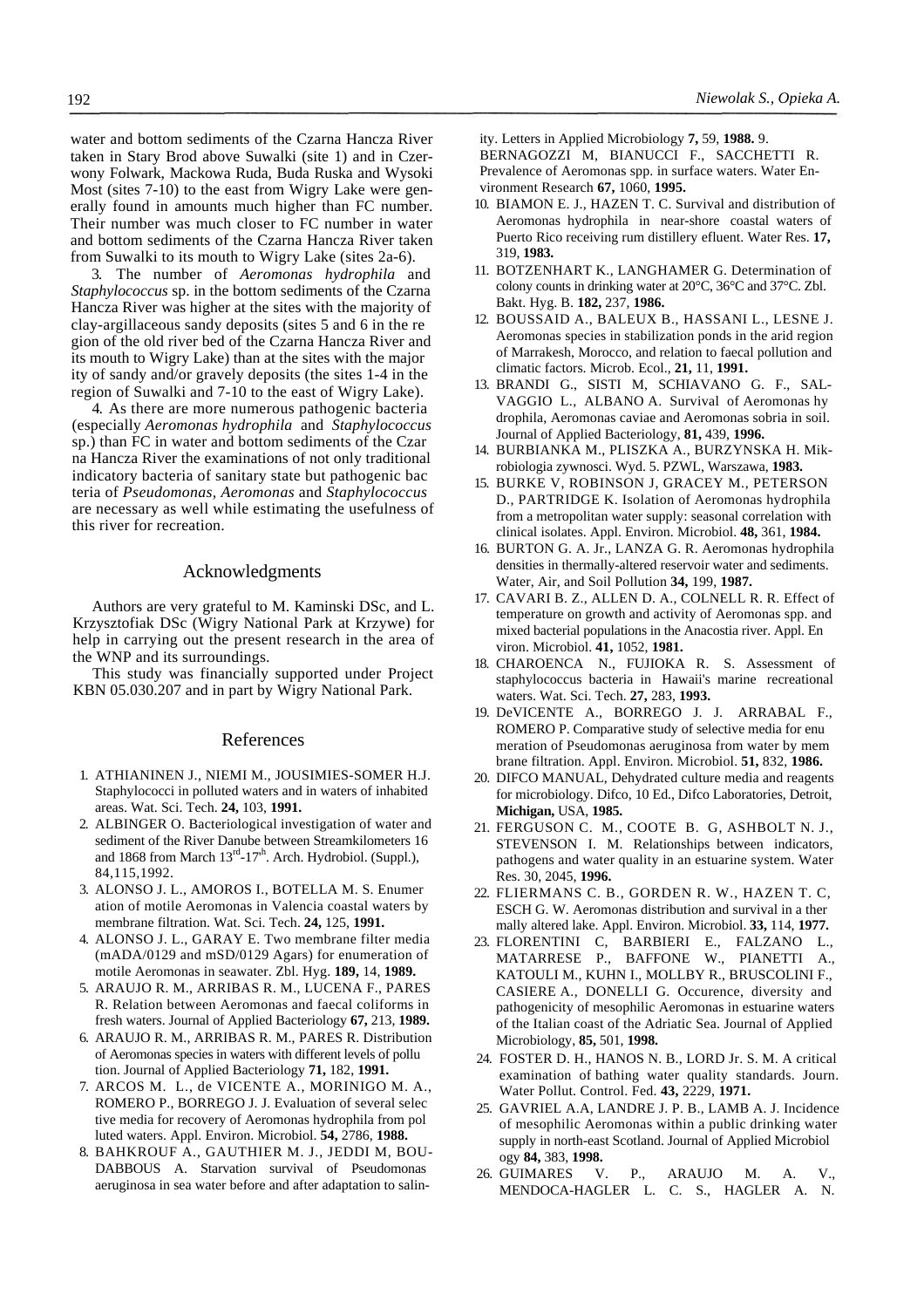Pseudomonas aeruginosa and other microbial indicators in fresh and marine waters of Rio de Janeiro, Brazil. Environmental Toxicology and Water Quality: An International Journal **8,** 313, **1993.**

- 27. HANNINEN L. L, CIVANEN P., HIRVELA-KOSKI V. Aeromonas species in fish-eggs, shrimp and freshwater. In ternational Journal of Food Microbiology **34,** 17, **1997.**
- 28. HANNINEN M- L., SALMI S., SIITONEN A. Maximum growth temperature ranges of Aeromonas spp. isolated from clinical or environmental sources. Microb. Ecol. **29,** 259, **1995**
- 29. HAVELAAR A. H., VERSTEEGH J. F. M., DURING M. The presence of Aeromonas in drinking water supplies in the Netherlands. Zentralblatt **fiir** Hygiene ind Umweltmedizin, **190,** 236, **1990.**
- 30. HAZEN T. C. Ecology of Aeromonas hydrophila in a South Carolina cooling reservoir. Microb. Ecol. **5,** 179, **1979.**
- 31. HAZEN T. C. A model for the density of Aeromonas hy drophila in Albemarle Sound, North Carolina. Microb. Ecol. 9, 137, 1983.
- 32. HAZEN T. C, FLIERMANS C. B. Distribution of Aero monas hydrophila in natural and man-made thermal efflu ents. Appl. Environ. Microbiol. **38,** 166, **1979.**
- 33. HAZEN T. C, FLIERMANS C. B. HIRSCH R. P, ESCH G. W. Prevalence and distribution of Aeromonas hydrophila in the United States. Appl. Environ. Microbiol. **36,** 731, **1978.**
- 34. HERNANDEZ J., FERRUS A. A., HERNANDEZ M., ALONSO J. L. Comparison of six different methods for typ ing Pseudomonas aeruginosa strains isolated from bottled and well waters. Water Res. **31,** 3169, **1997.**
- 35. HOADLEY A. W. Potential health hazards associated with Pseudomonas aeruginosa in water. (In): Bacterial Indi cators/Health Hazards Associated with Water. Ed. by A. W. Hoadley and B. J. Dutka. ASTM, Philadelphia, pp. 80 - 114, **1977.**
- 36. HOLMES P., NICOLLS L. M. Aeromonads in drinking-water supplies: their occurrence and significance. J. CIWEM, **9,** 464, **1995.**
- 37. HOLMES P., SARTORY D. P. An evaluation of media for the membrane filtration enumeration of Aeromonas from drinking water. Letters in Applied Microbiology **17,** 58, **1993.**
- 38. JANDA J. M. Recent advances in the study of the taxonomy, pathogenicity and infections syndromes with the genus Aeromonas. Clin. Microbiol. Rev. **4,** 397, **1991.**
- 39. KAPER J. B, LOCKMAN H., COLWELL R. R. Aero monas hydrophila: Ecology and toxigenicity of isolates from an estuary. Journal of Applied Bacteriology **50,** 359, **1981.**
- 40. KAWAKAMI H, HASHIMOTO H. Occurrence and dis tribution of Aeromonas in surface water and algae in river. J. Fac. Fish Anim. Husb. Hiroshima Univ. **17,** 155, **1978.**
- 41. KERSTERS I., HUYS G., Van DUFFEL H., VANCAN-NEYT M., KERSTERS K., VERSTRAETE W. Survival po tential of Aeromonas hydrophila in freshwaters and nutri ent-poor waters in comparison with other bacteria. Journal of Applied Bacteriology **80,** 266, **1996.**
- 42. KERSTERS I., SMEYERS N., VERSTRAETE W. Com parison of different media for the enumeration of Aero monas sp. in freshwater. Journal of Applied Bacteriology **81,**  257, **1996.**
- 43. KERSTERS I., VAN VOOREN L., HUYS G, JANSSEN P., KERSTERS K., VERSTRAETE W. Influence of tem perature and process technology on the occurrence of Aero-

monas species and hygienic indicator organisms in drinking water production plants. Microb. Ecol. **30,** 203, **1995.**

- 44. KIRCV S. M. The public health significance of Aeromonas sp. in foods. Internat. J. Food Microbiol. **20,** 179, **1993.**
- 45. KUHN J., ALLESTAM G., HUYS G., JANSSEN P., KER STERS K., KROVACEK K, STENSTROM T-A. Diversity, persistence, and virulence of Aeromonas strains isolated from drinking water distribution systems in Sweden. Appl. Environ. Microbiol. **63,** 2708, **1997.**
- 46. LE CHEVALLIER M. W, SEIDLER R. J., EVANS T. M. Enumeration and characterization of Standard Plate Count bacteria by chlorination and raw water supplies. Appl. En viron. Microbiol. **40,** 992, **1980.**
- 47. LE CHEVALLIER M. W., SEIDLER R. J. Staphylococcus aureus in rural drinking water. Appl. Environ. Microbiol. **30,**  739, **1980.**
- 48. LEGNANI P., LEONI E., SOPPELSA F., BURIGO R. The occurrence of Aeromonas species in drinking water supplies of an area of the Dolomite Mountains, Italy. Journal of Ap plied Microbiology **85,** 271, **1998.**
- 49. MARINO F. J., MARTINEZ-MANZANARES E., MORI-NIGO M. A., BORREGO J. J. Applicability of the recre ational water quality standard guidelines. Wat. Sci. Tech. **31,**  27, **1995.**
- 50. MARSALEK J., DUTKA B. J., TSANIS I. K. Urban im pacts on microbiological pollution of the St. Clair River in Sarnia, Ontario. Wat. Sci. Tech. **30,** 177, **1994.**
- 51. MIESCIER J. J., CABELLI V. J. Enterococci and other microbial indicators in municipal wastewater effluents. Journ. Water Pollut. Control Fed. **54,** 1599, **1994.**
- 52. MONFORT P., BALEUX B. Distribution and survival of motile Aeromonas spp. in brackish water receiving sewage effluent. Appl. Environ. Microbiol. **57,** 2459, **1991.**
- 53. NIEMI R. M., JOUSIMIES-SOMER H. Staphylococci in the River Vantaanjoki as determined by the VJP Agar. Aqua Fennica **18,** 109, **1988.**
- 54. NIEWOLAK S. The evaluation of the contamination degree and the sanitary and bacteriological state of the waters in the Czarna Hancza River in the region of Suwalki and Wigry National Park. Polish Journal of Environmental Studies **7,**  229, **1998.**
- 55. NIEWOLAK S. Total viable count and concentration of en teric bacteria in bottom sediments from the Czarna Hancza River, Northeast Poland. Polish Journal of Environmental Studies **7,** 295, **1998.**
- 56. PELLET S., BIGLEY D. V., GRIMES D. J. Distribution of Pseudomonas aeruginosa in Riverine ecosystem. Appl. En viron. Microbiol. **45,** 328, **1983.**
- 57. PIANETTI A., BAFFONE W., BRUSCOLINI F., BAR-BIERI E., BIFFI M. R., SALVAGGIO L., ALBANO A. Presence of several pathogenic bacteria in the Metauro and Foglia Rivers (Pesaro-Urbino, Italy) Water Res. 32, 1515, **1998.**
- 58. PIN C, MORALES P., MARIN M. L, SELGAS M. D., GARCIA M. L., CASAS C. Virulence factors-pathogenicity relationships for Aeromonas species from clinical and food isolates. Folia Microbiol. **42,** 385, **1997.**
- 59. RIPPEY S. R., CABELLI V. J. Membrane filter procedure for enumeration of Aeromonas hydrophila in fresh waters. Appl. Environ. Microbiol. **38,** 108, **1979.**
- 60. RIPPEY S. R., CABELLI V. J. Occurrence of Aeromonas hydrophila in limnetic environments: Relationship of the or ganism to trophic state. Microb. Ecol. **6,** 45, **1980.**